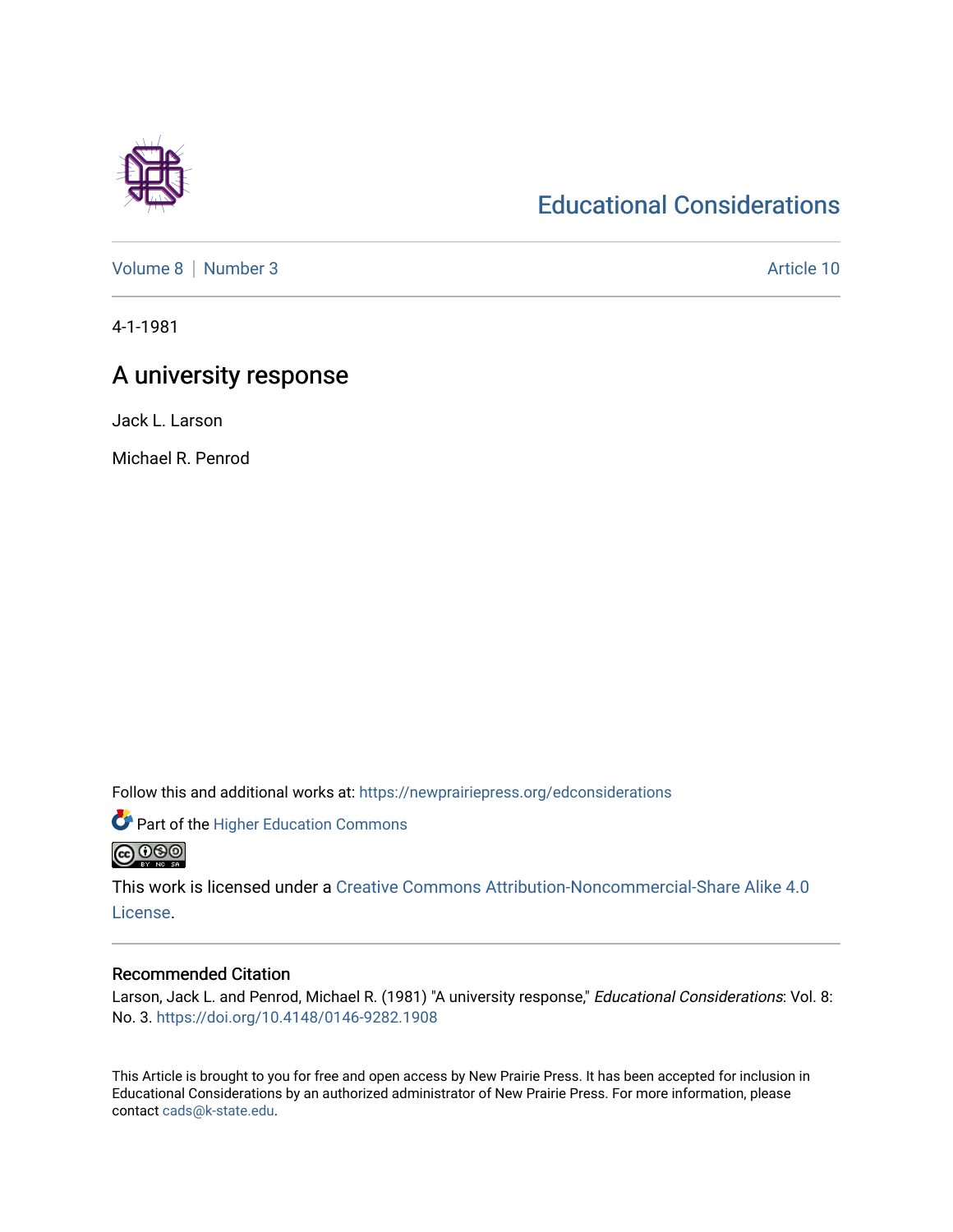## **Interest in rural education has risen sharply**

# **A university response**

### By Jack L. Larson and Michael R. Penrod

Recently, interest in rural education has risen sharply among Kansas lawmakers, professional educators, and the general public. This is not particularly surprising since only 11 of the state's 305 unified school districts are located in areas that might be considered urban. Of the rest, 225 are located in counties with a population of 30 or less per square mile and 69 are located in counties with large urban centers, such as Sedgwick, Riley, Saline, or Shawnee. These, too, however, serve the rural population located around their urban centers. Obviously, Kansas education and rural education are virtually synonymous and the growing statewide interest in the subject, if somewhat belated, is nonetheless appropriate.

In response to this growing Interest the Center for Rural Education and Small Schools was established at Kansas State University in 1977. Mandated by the State Board of Regents, the Center has a twofold mission: first, to study and evaluate rural education in Kansas; and second, to assist in the development and administration of programs designed to help rural Kansas schools continue to meet the needs of their constituency. The Center functions as part of the University's College of Education outreach component and is under the immediate direction of the Associate Dean. This article summarizes the first year and a half of operations and specifically outlines programs and projects currently underway, the results achieved, and previews some possible activities for the future.

#### Assessing the needs

During the first 18 months of existence, the Center has been directing its efforts towards assessing the needs of rural and small schools. Initial emphasis was placed in

this area for two reasons. First, there was a dearth of information relating directly to the state's small and rural schools, and before the Center could effectively respond to the needs of the state's small schools, those needs had to be Identified. Second, in order to forecast future needs, the Center had to design a comprehensive, mulli·faceted, long.range needs assessment program which required accurate, baseline data.

As part of this needs assessment the Center conducted two-day long conferences, one in February, 1979, and the other in March, 1980. A select group of rural school administrators were invited to the K·State campus, asked to confer with the Center staff and to identify specific areas where the Center might focus its initial evaluation efforts.

In October, 1979, the Center also sponsored a  $2\frac{1}{2}$  day regional rural education conference. The purpose of this conference was much the same as that of the two.day conferences, except that the participants represented a broader population. During that fall conference. a variety of workshops and seminars were held to acquaint rural educators with the resource services available through the Center and to explore selected issues in greater detail.

In the fall of 1979, the Center's staff began visiting small schools across the state. Two separate sets of visits were conducted. The first was to gather more perceptions from students, faculty, administrators, and patrons concerning the needs of rural and small schools. Information collected during these visits was utilized by the staff to develop a multi-media presentation highlighting rural education in Kansas. Currently in the final development stages, the presentation will be made available to interested groups through the Center for Rural Education and Small Schools.

The second set of visits began in March, 1980, and was co-sponsored by the Center and the Mid-Continent Regional Education Laboratory. These visits were made to a third set of districts and were used to gather Information on public school program and policy development, as well as classroom practices. Operating on a five.year time basis, this study will not be completed until the spring of 1985. It represents the most extensive assessment efforts yet undertaken and will be refocused and updated as interim data reveals specific areas of concern.

### Concerns of rural education leaders

From these various activities, the Center staff has identified those issues expressed by board members, superintendents, principals, and teachers, as being of primary concern to Kansas rural and small school educators.

Perhaps the most significant of these issues is teacher recruitment and retention. For a variety of<br>reasons, including geographic and social setting, pay, advancement opportunities, and workload, the state's rural and small schools are having an extremely difficult time attracting and retaining teachers. With Kansas currently in the midst of a teacher shortage in at least some fields and with projections indicating that this shortage could get progressively worse the state's rural schools face a worsening situation in the next five to eight years.

Teacher preparation and subsequent certification is also of concern among those in rural education. Student teachers are not frequently placed In rural schools because of the time and distance involved in traveling to

23